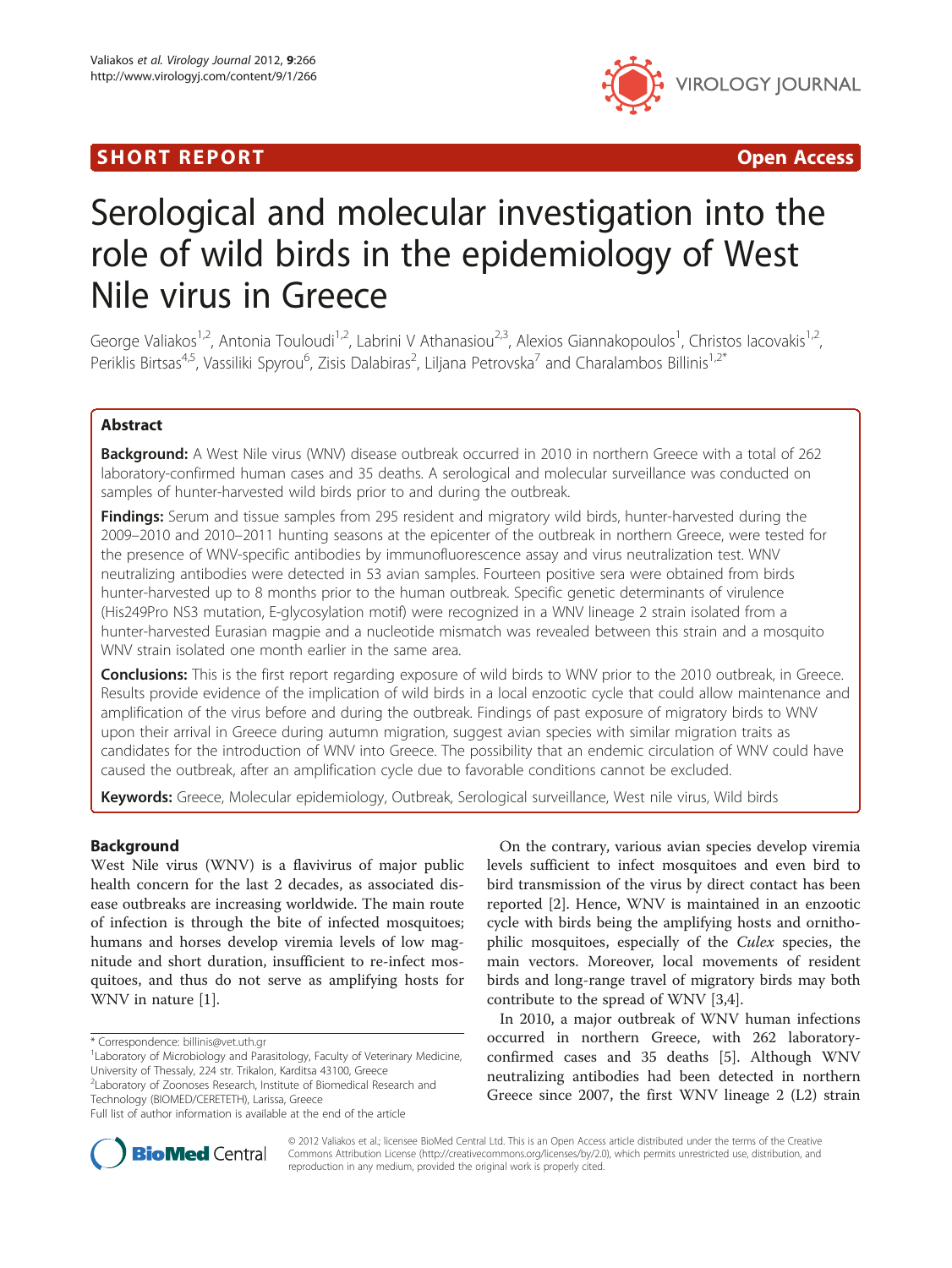<span id="page-1-0"></span>was obtained from pools of Culex mosquitoes (strain Nea Santa-Greece-2010) in 2010 [\[6](#page-4-0)]. At the same time our team detected a similar L2 strain in a Eurasian magpie (strain magpie-Greece/10), as has been reported [\[7](#page-4-0)].

For the purposes of our participation in an FP7 EU research project ("WildTech"), wild birds samples that have been collected by the Hunting Federation of Macedonia and Thrace since 2009 were used for serological and molecular surveillance regarding exposure to various pathogens. The objective of this study was to detect possible exposure of wild birds to WNV prior to and during the outbreak. In addition we further investigated the detected WNV magpie strain for important virulence markers. These markers have been recognized to be a prerequisite for the development of viremia levels in wild birds necessary for them to be considered amplifying hosts.

## Findings

Our team conducted a serological and molecular surveillance in serum and tissue samples of wild birds hunterharvested in 2009–2010 and 2010–2011 official hunting seasons (from 20 August until 28 February of the following year). Samples were collected at the epicenter of the 2010 outbreak (Figure 1) in central Macedonia by members of the Hunting Federation of Macedonia and Thrace from species considered quarry according to

Greek legislation. Samples from all different species were not available for both periods or from every sampling site. All sampling sites are in flying distance of avian species and no safe conclusions can be drawn regarding viral dispersion in the area between the hunting seasons. This area is characterized by mosquito-abundant waterlands and four major rivers which converge into a common delta, a well-known resting and breeding ground for migratory birds. The study was focused on hunterharvested resident and migratory avian species suspected to play a role in WNV local circulation, maintenance and dispersion. Members of the Corvidae family, like Eurasian magpies (Pica pica) and hooded crows (Corvus cornix) were prioritized; these corvid species are resident, with a wide daily dispersal range of up to 20 km, social, roosting in large colonies and abundant in both wetlands and urban areas [\[8](#page-4-0)]. Turtle doves (Streptopelia turtur) were also targeted; they are suspected to be a principal introductory host of WNV via their migration routes, as the virus has been isolated from actively migrating turtle doves [\[9](#page-4-0)]. Migratory waterfowl like the mallard ducks (*Anas platyrhynchos*) have been found to carry WNV antibodies and recent experimental studies have also proven that *Anseriformes* may be able to function as carriers of WNV [[10\]](#page-4-0).

Serum and tissue samples from 295 hunter-harvested birds belonging to the above 4 avian species were collected.

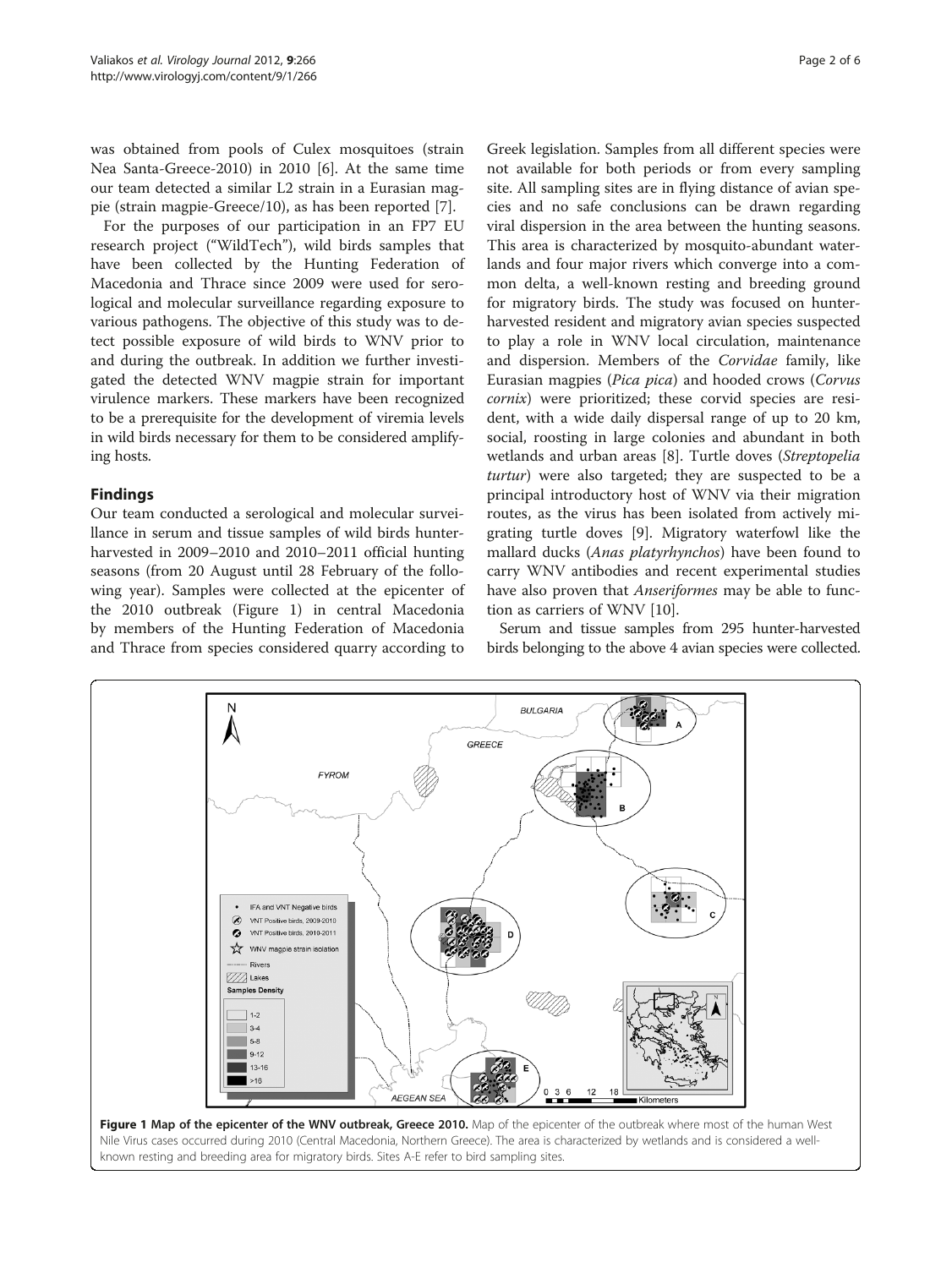Serological screening was performed with an indirect immunofluorescence assay (IFA) test kit (EUROIMMUN®) with slight modifications of manufacturers' instructions, to detect avian WNV antibodies, as previously described; the determined cut-off value of 1:30 was used and a (FITC) labeled goat anti-bird antibody was applied (Bethyl Laboratories Inc.) [[11](#page-4-0)]. Positive results were verified by a micro-virus neutralization test (VNT), as previously described [[12](#page-4-0)].

Serological results are summarized in Table 1 and VNT titers are presented in Table [2.](#page-3-0) Seventy samples (23.7%) were IFA-positive, 53 of the IFA-positive samples were confirmed by micro-VNT test. WNVneutralizing antibodies were detected in 14 resident corvid samples hunter-harvested in the 2009/2010 hunting season; six seropositive corvids were collected in October 2009, indicating an avian exposure to WNV at least 8 months prior to the human outbreak. Presence of WNV-neutralizing antibodies in corvids sera collected in both 2009/2010 and 2010/2011 hunting seasons indicates a continuous maintained circulation and presence of WNV in the area for the referred period, as hunterharvested corvids are mainly < 1 year old, born in February-March of the same year.

Seven sera of turtle doves hunter-harvested upon the days of their arrival in resting areas (sites A and C, Figure [1](#page-1-0)) during autumn migration were found positive for WNV-neutralizing antibodies. Three of these 3 were juvenile, born probably in breeding areas of origin in the same year (central Europe). None of the 55 sera of mallard ducks hunter harvested near the artificial Lake Kerkini, a premier birding site (site B, Figure [1\)](#page-1-0), were found to contain WNV-specific antibodies.

Molecular screening from pools of selected tissue samples (liver, heart and kidney, known to be suitable samples for WNV detection especially in asymptomatic birds) was performed as described previously [\[7](#page-4-0)]. A

positive WNV L2 PCR product was obtained from a magpie hunted in the area of the human outbreak in September 2010 that was, as reported, similar to the one derived from pools of mosquitoes in the same area [\[6](#page-4-0)] and showed the highest sequence similarity to strains derived from birds of prey in Austria in 2008–09 as well as in Hungary in 2004 [[13,14\]](#page-4-0). In this study, further molecular investigation of the magpie WNV strain was performed, regarding important virulence markers. RT-PCR and a subsequent sequencing analysis was employed for the amplification of a 270-nt Envelope (E) protein genomic region, using previously described primers [\[15](#page-4-0)]. Molecular investigation of a 401-nt NS3 genomic region of the magpie strain using a previously established PCR protocol, was also performed [[16\]](#page-5-0).

The N-linked glycosylation motif (N-Y-T/S) at residues 154–156 of the E protein is present in the magpie strain; E protein glycosylation is considered a prerequisite for the development of the necessary viremic levels in avian blood (>  $10^5$  PFU/ml) that allow efficient transmission of WNV Lineage 1 from avian hosts to mosquitoes [\[17](#page-5-0)]. A nucleotide mismatch was revealed at nt position 624 of E gene (G-C transversion, synonymoys SNP) by pairwise alignment between the present study magpie WNV strain and the mosquitoes WNV strain isolated one month earlier [[18](#page-5-0)]. The E genomic region sequence from the Greek magpie isolate was deposited in GenBank under accession no JN809470. A phylogenetic tree was constructed using MEGA 5.0 [\[19\]](#page-5-0). Neighbour-joining analysis of genetic distances in the 270-nt E genomic region of WNV strains (Figure [2\)](#page-3-0) displayed close phylogenetic relationship between the Greek WNV strains, a Hungarian WNV strain isolated from a goshawk in 2004 and South African WNV lineage 2 strains.

Molecular investigation of a 401-nt NS3 genomic region of the magpie strain revealed the presence of proline at the 249 aa position of NS3 gene, a mutation

| <b>Species</b>      | Sampling<br>site* | Total no. of<br>bird samples | Hunting season<br>2009-2010 |                  | Hunting season<br>2010-2011 |                          | <b>Total</b>   |                          |
|---------------------|-------------------|------------------------------|-----------------------------|------------------|-----------------------------|--------------------------|----------------|--------------------------|
|                     |                   |                              | IFA pos./ neg.              | VNT pos. $(n)^T$ | IFA pos./ neg.              | VNT pos. (n)             | IFA pos./ neg. | VNT pos. (n)             |
| Pica pica           | D                 | 90                           | 5/5                         | 3(5)             | 34/46                       | 26 (34)                  | 39/51          | 29 (39)                  |
|                     | E                 | 58                           | 10/24                       | 8(10)            | 4/20                        | 3(4)                     | 14/44          | 11(14)                   |
| Corvus cornix       | D                 | 11                           | 1/3                         | 1(1)             | 3/4                         | 2(3)                     | 4/7            | 3(4)                     |
|                     | E                 | 12                           | 3/5                         | 2(3)             | 1/3                         | 1(1)                     | 4/8            | 3(4)                     |
| Anas platyrhynchos  | B                 | 55                           | 0/25                        | ٠                | 0/30                        | $\overline{\phantom{a}}$ | 0/55           | $\overline{\phantom{a}}$ |
| Streptopelia turtur | A                 | 45                           | $\overline{\phantom{a}}$    | $\sim$           | 6/39                        | 5(6)                     | 6/39           | 5(6)                     |
|                     | C                 | 24                           | $\overline{\phantom{a}}$    | ۰                | 3/21                        | 2(3)                     | 3/21           | 2(3)                     |
| Total               |                   | 295                          | 19/62                       | 14 (19)          | 51/163                      | 39 (51)                  | 70/225         | 53 (70)                  |

Table 1 Summary of West Nile virus serological results among hunter-harvested wild birds, Greece 2009-2011

Prevalence of West Nile virus antibodies among wild birds hunter-harvested at the epicenter of a major human outbreak of the disease (central Macedonia, northern Greece). All IFA positive samples were further verified by VNT.

\*Sampling Sites A-E correspond to the indicated areas of Figure [1.](#page-1-0) †

 $<sup>†</sup>$ n number of samples tested positive by IFA.</sup>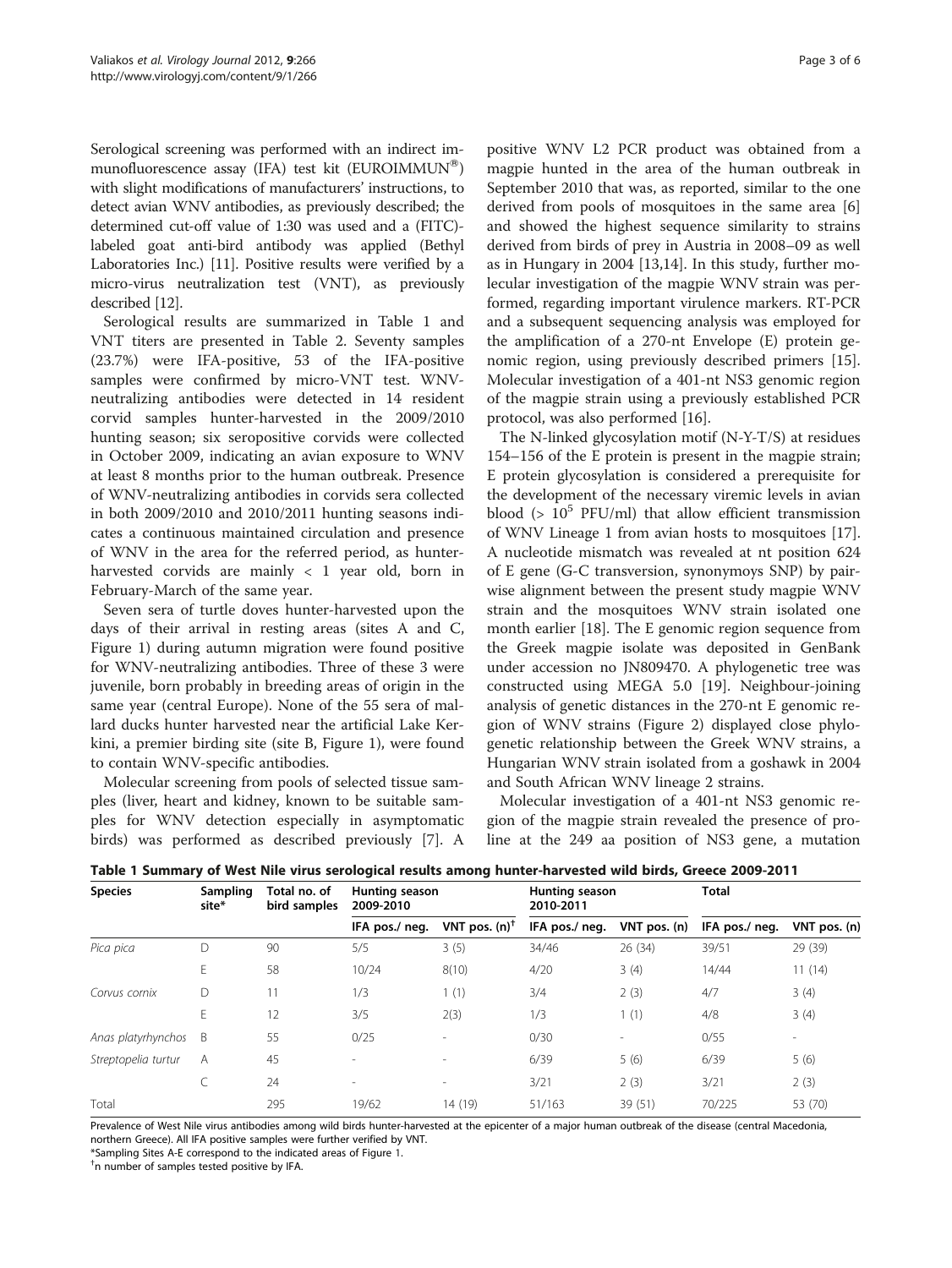| Sampling site | <b>Species</b>      | <b>Number tested</b> | 1/10                     | 1/20   | 1/40                     | 1/80 | 1/160 |
|---------------|---------------------|----------------------|--------------------------|--------|--------------------------|------|-------|
| A             | Streptopelia turtur |                      |                          |        |                          |      |       |
| Ć             | Streptopelia turtur |                      | $\overline{\phantom{a}}$ |        | $\,$                     | -    |       |
| D             | Pica pica           | 29                   | 4                        | 14     |                          |      |       |
|               | Corvus cornix       |                      | $\sim$                   | $\sim$ |                          |      |       |
| E.            | Pica pica           |                      |                          | 6      | $\overline{\phantom{a}}$ |      |       |
|               | Corvus cornix       |                      | $\sim$                   |        |                          | -    |       |

<span id="page-3-0"></span>Table 2 Virus neutralization titers of avian sera samples considered positive

West Nile virus neutralizing antibody titers measured in VNT positive samples (threshold 1/10 for a sample to be considered positive) of each sampling site as indicated in Figure [1.](#page-1-0)

related to increased viremia potential and virus transmission rates in corvids for L1 strains [[20\]](#page-5-0). This mutation was also present in the other WNV L2 strains isolated in Greece [[18,21\]](#page-5-0). All other WNV L2 strains isolated worldwide have histidine at this position and have not been related with major human outbreaks [\[18](#page-5-0)]. The NS3 genomic region sequence from the magpie isolate was deposited in GenBank under accession no. JN809471.

## Conclusions

This is the first report regarding extensive exposure of wild birds to WNV in Greece prior to the 2010 human outbreak. Findings of high virus neutralization titers in many samples suggests a possible recent exposure to WNV rather than cross reaction to other flaviviruses such as USUV. In addition, our employed RT- PCR designed to amplify a wide range of mosquito-borne

flaviviruses did not give any positive result other than WNV. Resident corvids hunter-harvested in the epicenter of the outbreak have been exposed to WNV at least eight months before the first human cases were reported. Thus an active wildlife surveillance system for emerging infectious diseases would predict the mosquito-wild birds WNV circulation and the possible emergence under appropriate conditions that caused the major outbreak in humans. Genetic determinants of increased virulence were present in the WNV strain isolated from the magpie that further support this finding. However, different findings have also been reported regarding the  $NS3<sub>249</sub>$  mutation suggesting that this mutation may not be sufficient to enhance virulence for any given WNV strain [[22](#page-5-0)]. Thus, experimental infection studies and pathogenicity assessment will provide more solid conclusions. Furthermore, genetic variation was observed in the related Greek strains isolated from

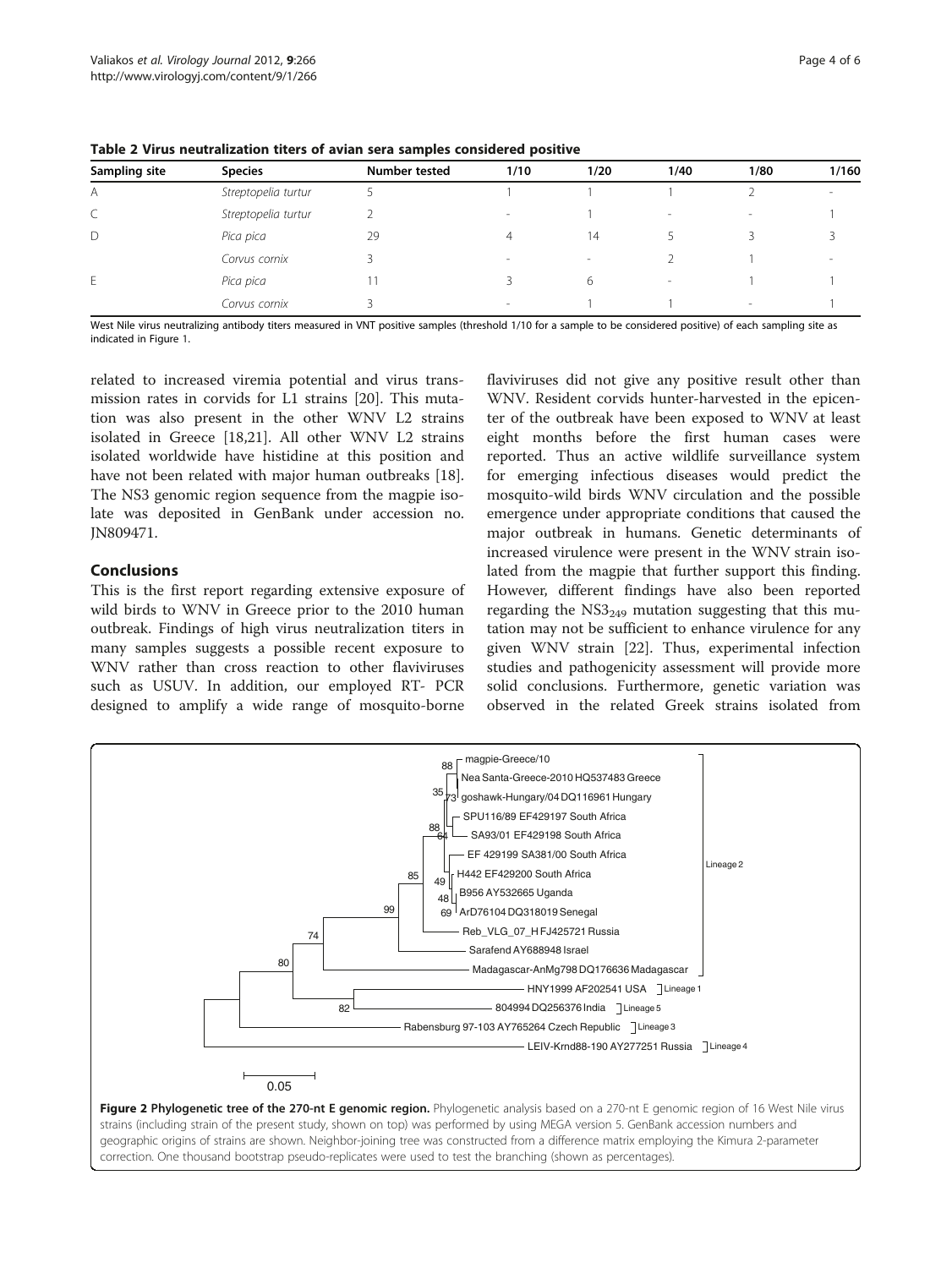<span id="page-4-0"></span>different hosts; this supports the hypothesis of the quasispecies structure and possible process of adaptation to local transmission of the virus [\[23](#page-5-0)].

Even though our study confirmed the presence of important genetic virulence markers in the magpie strain, clinical signs suggestive of encephalitis or dead birds were not reported from any of the hunters. The hunters had been briefed and were instructed to report any such observations. Wild birds in Greece do not seem to be susceptible to WNV even though the virus was able to cause a major human outbreak; this further supports the hypothesis that birds in Europe may have an innate immunity due to the ancestral co evolution and long association between WNV and avian hosts in the Old World [8].

Findings of WNV neutralizing antibodies in migratory hunter-harvested turtle doves (some juvenile and with high VNT titers) upon their arrival in resting areas of Greece during their autumn migration from breeding areas of central Europe to wintering areas of Africa, indicates exposure probably in the areas of their origin. This finding in addition to the molecular similarity of WNV strains isolated in Greece with strains isolated in previous years in Austria and Hungary [13,14] suggests avian species with similar migration traits as candidates for possible introduction of WNV L2 strain into Greece in previous years from central Europe. The detection of a WNV L2 infection in Italy in 2011, with the isolated strain being closer phylogenetically to the Hungarian and Austrian L2 strains rather than African strains supports this hypothesis [\[24](#page-5-0)], especially as Italy and Greece are stopover areas during autumn migration of various avian species from central Europe to Africa [\[25](#page-5-0)]. Of course, we cannot exclude the possibility of infection of migratory birds at the stopover areas or that an endemic circulation of WNV could have caused the outbreak after an amplification cycle due to favourable conditions present in the epicenter of the outbreak.

Results of this study strengthen the need for a continuous active serological and molecular surveillance system regarding WNV and other flaviviruses, which may provide timely information regarding virus introduction and circulation, further dispersion or introduction of new strains.

#### Competing interests

The authors declare that they have no competing interests.

#### Authors' contributions

PB and AG collected the samples, and created the map figure. ZD and CI prepared serum and tissue samples and performed the RNA extraction. GV, AT and LA carried out virological and molecular work. GV, CB, VS and LP conceived the study, selected and organized the employed protocols, carried out the sequencing studies and phylogenetic analysis and drafted the manuscript. All authors read and approved the final manuscript.

#### Acknowledgments

The research leading to these results received partial funding from the European Union Seventh Framework Programme (2007–2013) under grant agreement no. 222633 (WildTech).

#### Author details

<sup>1</sup> Laboratory of Microbiology and Parasitology, Faculty of Veterinary Medicine University of Thessaly, 224 str. Trikalon, Karditsa 43100, Greece. <sup>2</sup>Laboratory of Zoonoses Research, Institute of Biomedical Research and Technology (BIOMED/CERETETH), Larissa, Greece. <sup>3</sup>Department of Medicine, Faculty of Veterinary Medicine, University of Thessaly, Karditsa, Greece. <sup>4</sup>Department of Forestry and Natural Environment Administration, Technological Education Institute of Larissa, Karditsa, Greece. <sup>5</sup>Hunting Federation of Macedonia and Thrace, Thessaloniki, Greece. <sup>6</sup>Department of Animal Production, Technological Education Institute of Larissa, Larissa, Greece. <sup>7</sup>Department of Bacteriology, Animal Health and Veterinary Laboratories Agency, Weybridge, UK.

#### Received: 23 February 2012 Accepted: 17 October 2012 Published: 12 November 2012

#### References

- Bunning ML, Bowen RA, Cropp CB, Sullivan KG, Davis BS, Komar N, Godsey MS, Baker D, Hettler DL, Holmes DA, Biggerstaff BJ, Mitchell CJ: Experimental infection of horses with West Nile virus. Emerg Infect Dis 2002, 8:380–386.
- 2. Komar N, Langevin S, Hinten S, Nemeth N, Edwards E, Hettler D, Davis B, Bowen R, Bunning M: Experimental infection of North American birds with the New York 1999 strain of West Nile virus. Emerg Infect Dis 2003, 9:311–322.
- 3. Rappole JH, Derrickson SR, Hubalek Z: Migratory birds and spread of West Nile virus in the Western Hemisphere. Emerg Infect Dis 2000, 6:319–328.
- 4. Komar O, Robbins MB, Contreras GG, Benz BW, Klenk K, Blitvich BJ, Marlenee NL, Burkhalter KL, Beckett S, Gonzalvez G, Pena CJ, Peterson AT, Komar N: West Nile virus survey of birds and mosquitoes in the Dominican Republic. Vector Borne Zoonotic Dis 2005, 5:120–126.
- 5. Hellenic Centre for Disease Control and Prevention (HCDCP): West Nile virus Revised Epidemic Report; 2010. [http://www.keelpno.gr.](http://www.keelpno.gr)
- 6. Papa A, Xanthopoulou K, Gewehr S, Mourelatos S: Detection of West Nile virus lineage 2 in mosquitoes during a human outbreak in Greece. Clin Microbiol Infect 2011, 17:1176–1180.
- 7. Valiakos G, Touloudi A, Iacovakis C, Athanasiou L, Birtsas P, Spyrou V, Billinis C: Molecular detection and phylogenetic analysis of West Nile virus lineage 2 in sedentary wild birds (Eurasian magpie), Greece, 2010. Euro Surveill 2011, 16:pii=19862.
- 8. Reiter P: West Nile virus in Europe: understanding the present to gauge the future. Euro Surveill 2010, 15:pii=19508.
- 9. Ernek E, Kozuch O, Nosek J, Teplan J, Folk C: Arboviruses in birds captured in Slovakia. J Hyg Epidemiol Microbiol Immunol 1977, 21:353–359.
- 10. Shirafuji H, Kanehira K, Kubo M, Shibahara T, Kamio T: Experimental West Nile Virus Infection in Aigamo Ducks, a Cross Between Wild Ducks (Anas platyrhynchos) and Domestic Ducks (Anas platyrhynchos var. domesticus). Avian Dis 2009, 53:239–244.
- 11. Ziegler U, Seidowski D, Globig A, Fereidouni SR, Ulrich RG, Groschup MH: Sentinel birds in wild-bird resting sites as potential indicators for West Nile virus infections in Germany. Arch Virol 2010, 155:965–969.
- 12. Figuerola J, Jimenez-Clavero MA, Rojo G, Gomez-Tejedor C, Soriguer R: Prevalence of West Nile virus neutralizing antibodies in colonial aquatic birds in southern Spain. Avian Pathol 2007, 36:209–212.
- 13. Wodak E, Richter S, Bago Z, Revilla-Fernandez S, Weissenbock H, Nowotny N, Winter P: Detection and molecular analysis of West Nile virus infections in birds of prey in the eastern part of Austria in 2008 and 2009. Vet Microbiol 2011, 149:358–366.
- 14. Bakonyi T, Ivanics E, Erdelyi K, Ursu K, Ferenczi E, Weissenbock H, Nowotny N: Lineage 1 and 2 strains of encephalitic West Nile virus, central Europe. Emerg Infect Dis 2006, 12:618–623.
- 15. Deubel V, Nogueira RM, Drouet MT, Zeller H, Reynes JM, Ha DQ: Direct sequencing of genomic cDNA fragments amplified by the polymerase chain reaction for molecular epidemiology of dengue-2 viruses. Arch Virol 1993, 129:197–210.